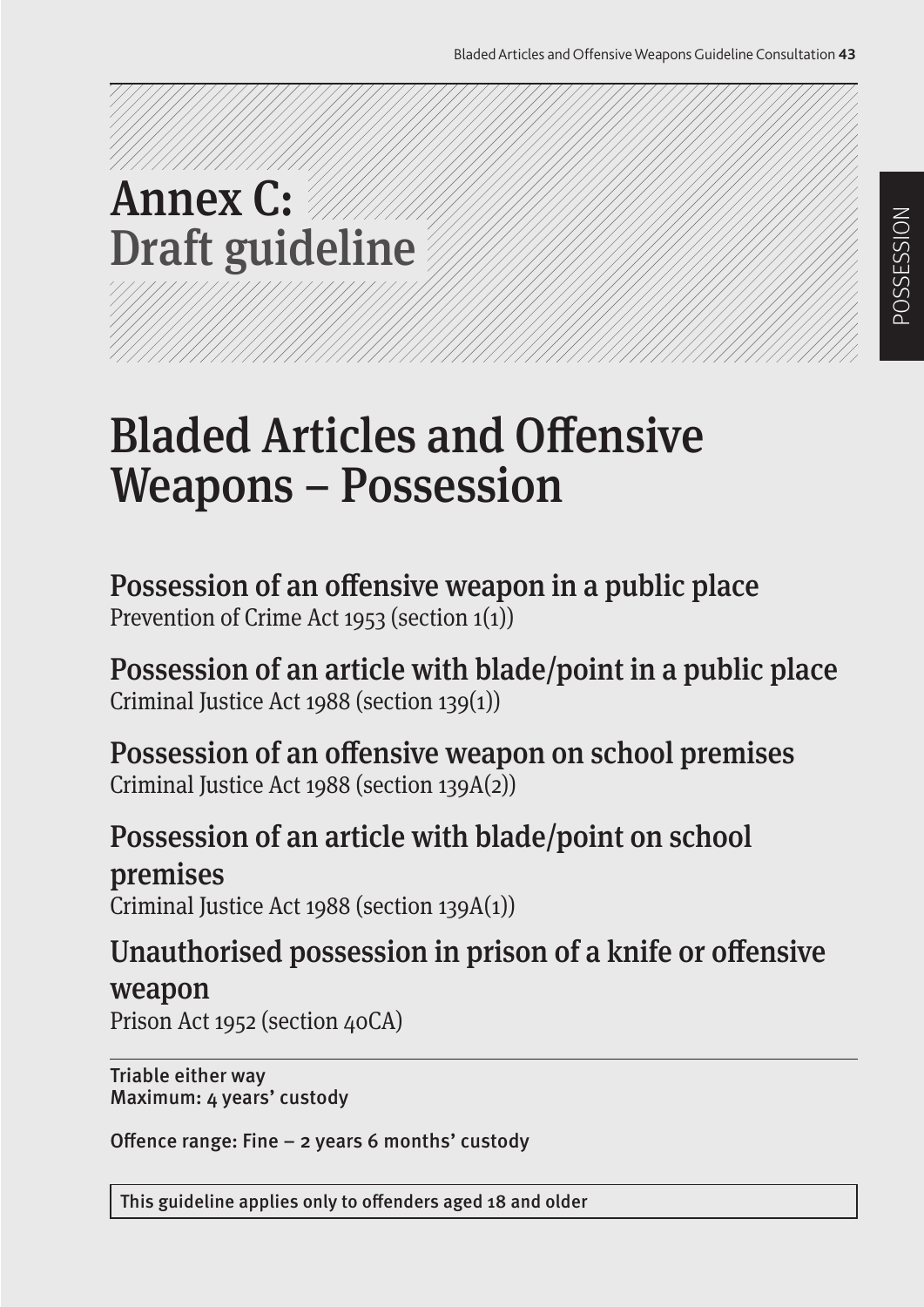The court should determine the offence category with reference only to the factors listed in the tables below. In order to determine the category the court should assess culpability and harm.

The court should weigh all the factors set out below in determining the offender's culpability.

Where there are characteristics present which fall under different levels of culpability, the court should balance these characteristics to reach a fair assessment of the offender's culpability.

| <b>Culpability</b> demonstrated by one or more of the following |                                                                                                                                                                                                                                                                                                                                                                                            |  |  |
|-----------------------------------------------------------------|--------------------------------------------------------------------------------------------------------------------------------------------------------------------------------------------------------------------------------------------------------------------------------------------------------------------------------------------------------------------------------------------|--|--|
| A - High culpability                                            | Possession of a bladed article whether produced or not<br>$\bullet$<br>Possession of a highly dangerous weapon whether produced or not<br>$\bullet$<br>Offence motivated by, or demonstrating hostility based on any of the following<br>$\bullet$<br>characteristics or presumed characteristics of the victim: religion, race, disability,<br>sexual orientation or transgender identity |  |  |
| <b>B</b> – Medium culpability                                   | Weapon (other than a bladed article or a highly dangerous weapon) used to<br>$\bullet$<br>threaten or cause fear                                                                                                                                                                                                                                                                           |  |  |
| C - Lesser culpability                                          | Possession of weapon falls just short of reasonable excuse<br>$\bullet$<br>All other cases where characteristics for categories A or B are not present<br>$\bullet$                                                                                                                                                                                                                        |  |  |

#### Harm

The court should consider the factors set out below to determine the level of harm that has been caused or was intended to be caused to the victim.

| Category 1 |                        | • Offence committed at a school or other place where vulnerable people may be<br>present<br>• Offence committed in prison or other premises where there may be a risk of<br>serious disorder<br>• Serious alarm/distress |
|------------|------------------------|--------------------------------------------------------------------------------------------------------------------------------------------------------------------------------------------------------------------------|
| Category 2 |                        | • Other cases where characteristics for categories 1 or 3 are not present                                                                                                                                                |
| Category 3 | $\bullet$<br>$\bullet$ | Minimal risk of weapon being used to threaten or cause harm<br>No/minimal distress                                                                                                                                       |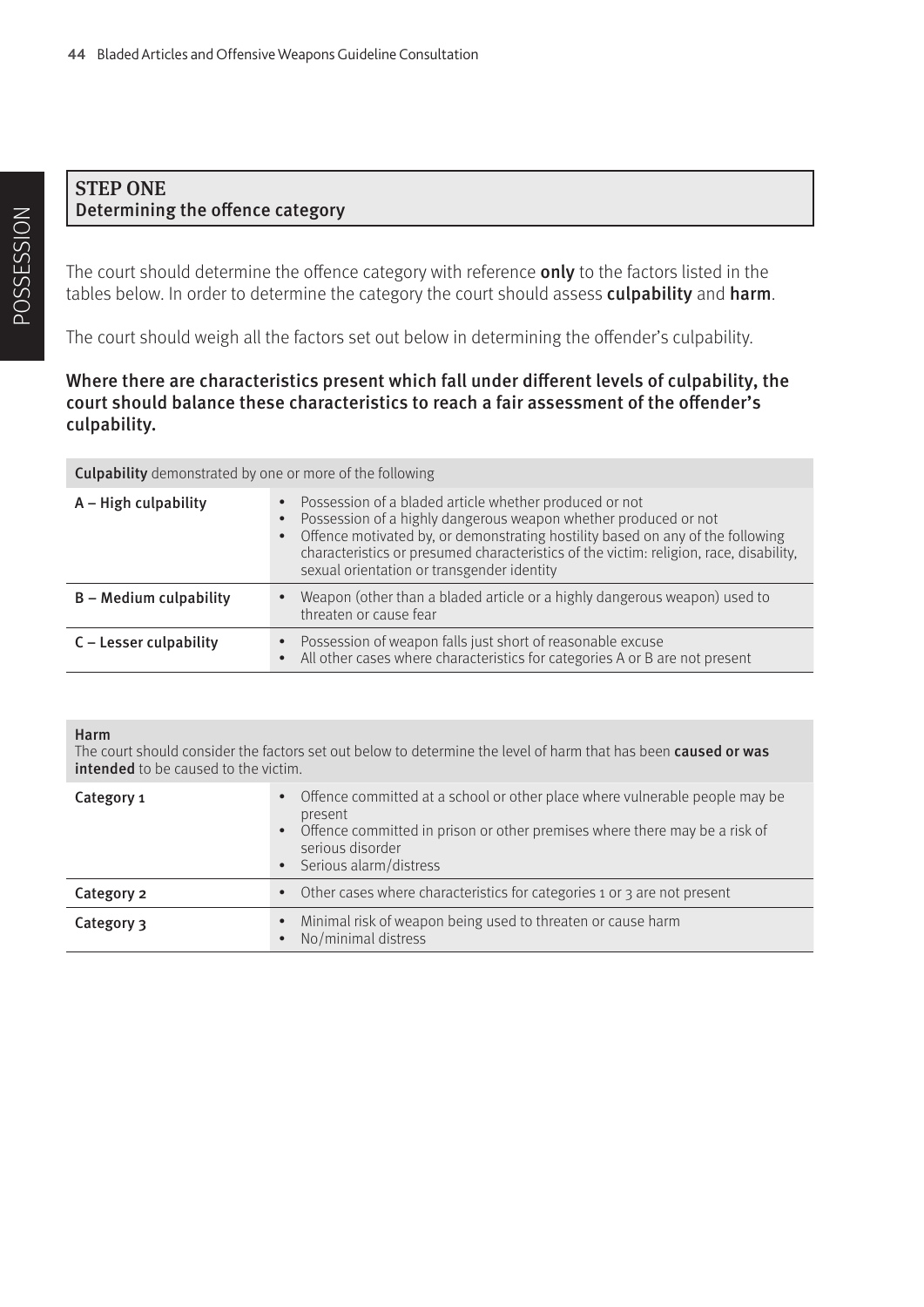# STEP TWO Starting point and category range

Having determined the category at step one, the court should use the corresponding starting point to reach a sentence within the category range below. The starting point applies to all offenders irrespective of plea or previous convictions. A case of particular gravity, reflected by multiple features of culpability or harm in step one, could merit upward adjustment from the starting point before further adjustment for aggravating or mitigating features, set out on the next page.

|            |                                                                          | Culpability                                                                |                                                                            |
|------------|--------------------------------------------------------------------------|----------------------------------------------------------------------------|----------------------------------------------------------------------------|
| Harm       | A                                                                        | B                                                                          | C                                                                          |
| Category 1 | <b>Starting point</b><br>1 year 6 months' custody                        | <b>Starting point</b><br>9 months' custody                                 | <b>Starting point</b><br>3 months' custody                                 |
|            | <b>Category range</b><br>1 year's custody -<br>2 years 6 months' custody | <b>Category range</b><br>6 months' custody -<br>1 year 6 months' custody   | <b>Category range</b><br>High level community order -<br>6 months' custody |
| Category 2 | <b>Starting point</b><br>9 months' custody                               | <b>Starting point</b><br>3 months' custody                                 | <b>Starting point</b><br>High level community order                        |
|            | <b>Category range</b><br>6 months' custody -<br>1 year 6 months' custody | <b>Category range</b><br>High level community order -<br>6 months' custody | <b>Category range</b><br>Low level community order -<br>3 months' custody  |
| Category 3 | <b>Starting point</b><br>3 months' custody                               | <b>Starting point</b><br>High level community order                        | <b>Starting point</b><br>Medium level community<br>order                   |
|            | Category range<br>High level community order -<br>6 months' custody      | Category range<br>Low level community order -<br>3 months' custody         | <b>Category range</b><br>Band C fine $-$<br>High level community order     |

The table on the next page contains a **non-exhaustive** list of additional factual elements providing the context of the offence and factors relating to the offender. Identify whether any combination of these, or other relevant factors, should result in an upward or downward adjustment from the sentence arrived at so far. In particular, relevant recent convictions are likely to result in an upward adjustment. In some cases, having considered these factors, it may be appropriate to move outside the identified category range.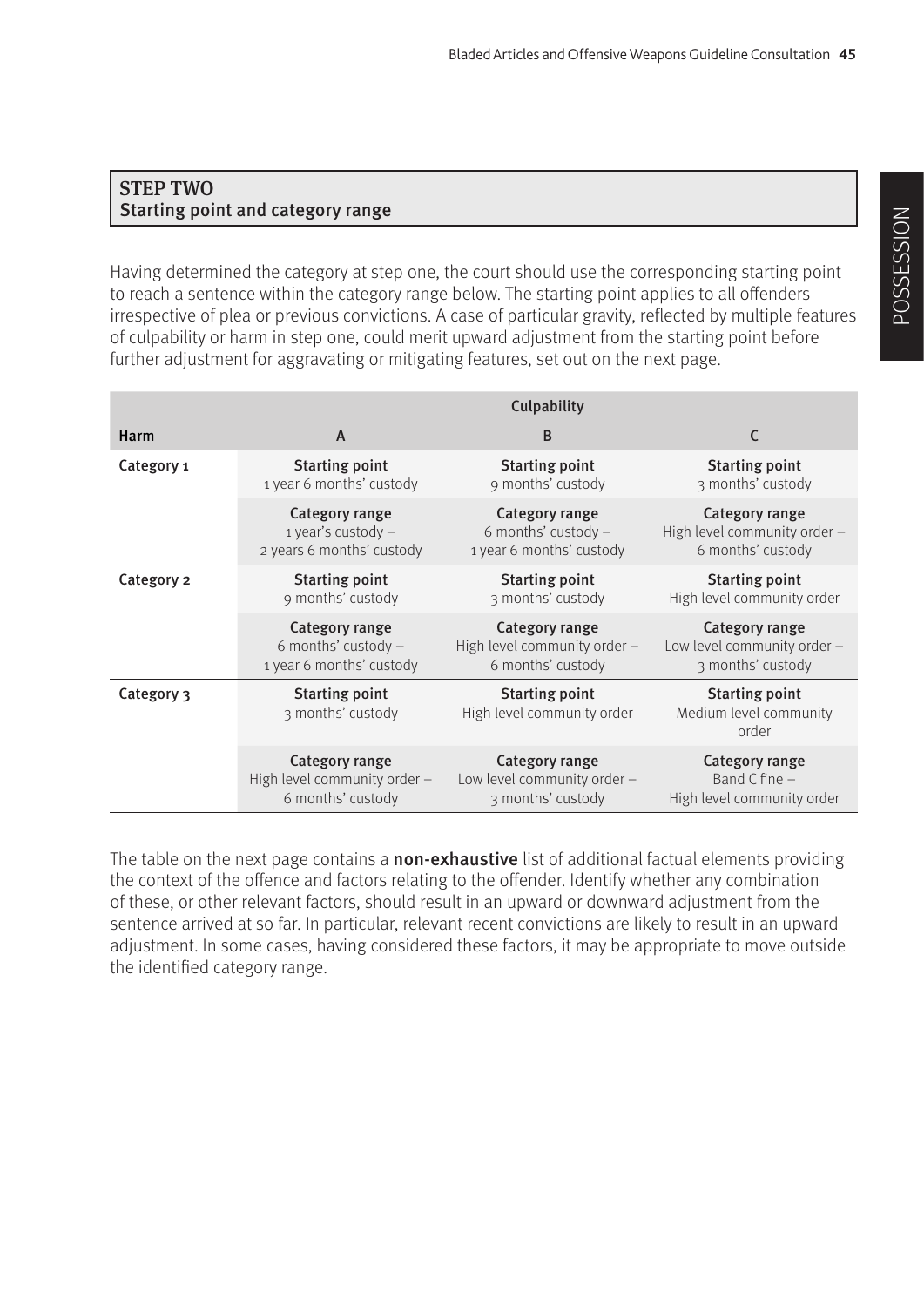#### Factors increasing seriousness

### Statutory aggravating factors:

Previous convictions, having regard to a) the **nature** of the offence to which the conviction relates and its **relevance** to the current offence; and b) the time that has elapsed since the conviction

Offence committed whilst on bail

## Other aggravating factors:

Victim is targeted due to a vulnerability (or a perceived vulnerability)

Offender in a group or gang

Planning

Location of the offence (where not taken into account at step one)

Timing of the offence (where not taken into account at step one)

Attempts to conceal identity (for example, wearing a balaclava or hood)

Offence committed against those working in the public sector or providing a service to the public

Steps taken to prevent the victim reporting or obtaining assistance and/or from assisting or supporting the prosecution

Commission of offence whilst under the influence of alcohol or drugs

Attempts to conceal/dispose of evidence

Established evidence of community/wider impact

Failure to comply with current court orders

Offence committed on licence or post sentence supervision

Offences taken into consideration

Failure to respond to warnings about behaviour

## Factors reducing seriousness or reflecting personal mitigation

No previous convictions or no relevant/recent convictions

Good character and/or exemplary conduct

Serious medical condition requiring urgent, intensive or long-term treatment

Age and/or lack of maturity where it affects the responsibility of the offender

Mental disorder or learning disability (where not linked to the commission of the offence)

No planning

Sole or primary carer for dependent relatives

Co-operation with the police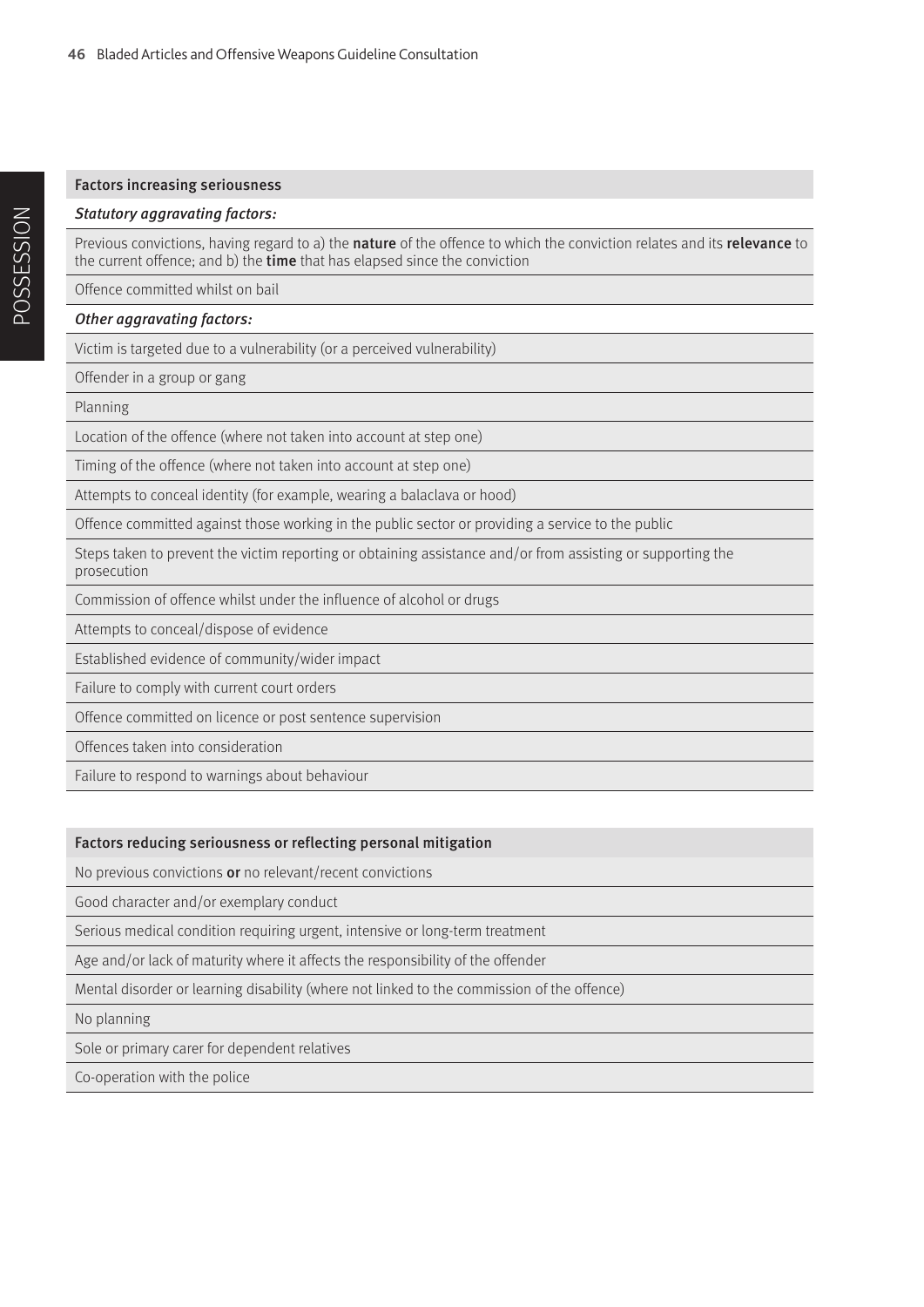## Minimum Terms – second or further relevant offence\*

When sentencing the offences of:

- possession of an offensive weapon in a public place;
- possession of an article with a blade/point in a public place;
- possession of an offensive weapon on school premises; and
- possession of an article with blade/point on school premises

a court must impose a sentence of at least 6 months' imprisonment where this is a second or further relevant offence unless the court is of the opinion that there are particular circumstances relating to the offence or the offender which make it unjust to do so in all the circumstances.

A 'relevant offence' includes those offences listed above and the following offences:

- threatening with an offensive weapon in a public place;
- threatening with an article with a blade/point in a public place;
- threatening with an article with a blade/point on school premises; and
- threatening with an offensive weapon on school premises.

# **STEP THREE**

## Consider any factors which indicate a reduction for assistance to the prosecution

The court should take into account sections 73 and 74 of the Serious Organised Crime and Police Act 2005 (assistance by defendants: reduction or review of sentence) and any other rule of law by virtue of which an offender may receive a discounted sentence in consequence of assistance given (or offered) to the prosecutor or investigator.

# **STEP FOUR**

## Reduction for guilty pleas\*

The court should take account of any reduction for a guilty plea in accordance with section 144 of the Criminal Justice Act 2003 and the Guilty Plea guideline.

Where a **mandatory minimum sentence** has been imposed under section 28 of the Criminal Justice and Courts Act 2015, the court must ensure that any reduction for a guilty plea does not reduce the sentence to less than 80 per cent of the mandatory minimum.

# **STEP FIVE**

## Totality principle

If sentencing an offender for more than one offence, or where the offender is already serving a sentence, consider whether the total sentence is just and proportionate to the overall offending behaviour in accordance with the Offences Taken into Consideration and Totality guideline.

# **STEP SIX**

## Ancillary orders

In all cases the court should consider whether to make ancillary orders.

# **STEP SEVEN**

## Reasons

Section 174 of the Criminal Justice Act 2003 imposes a duty to give reasons for, and explain the effect of, the sentence.

# **STEP EIGHT**

## Consideration for time spent on bail

The court must consider whether to give credit for time spent on bail in accordance with section 240A of the Criminal Justice Act 2003.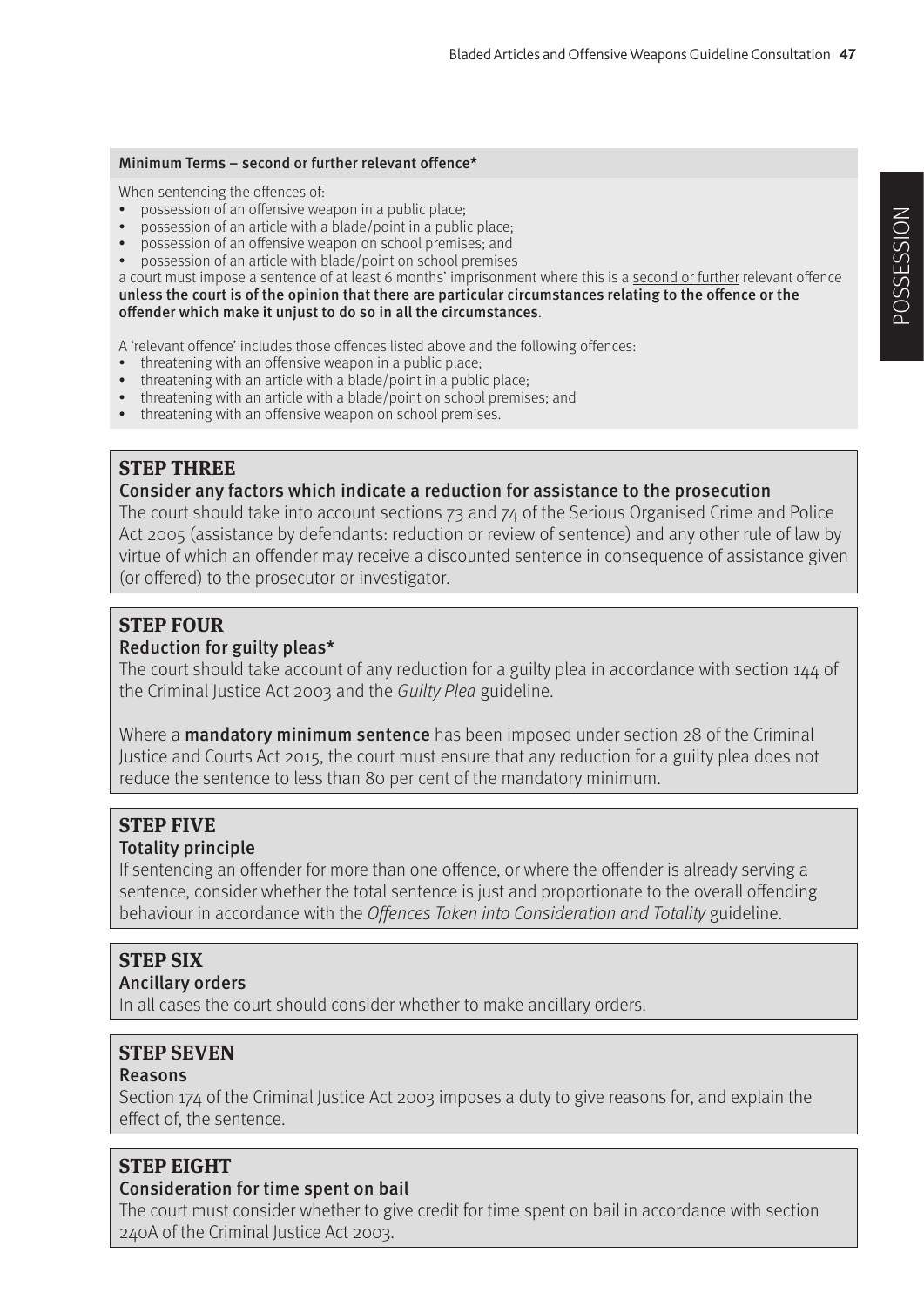Blank page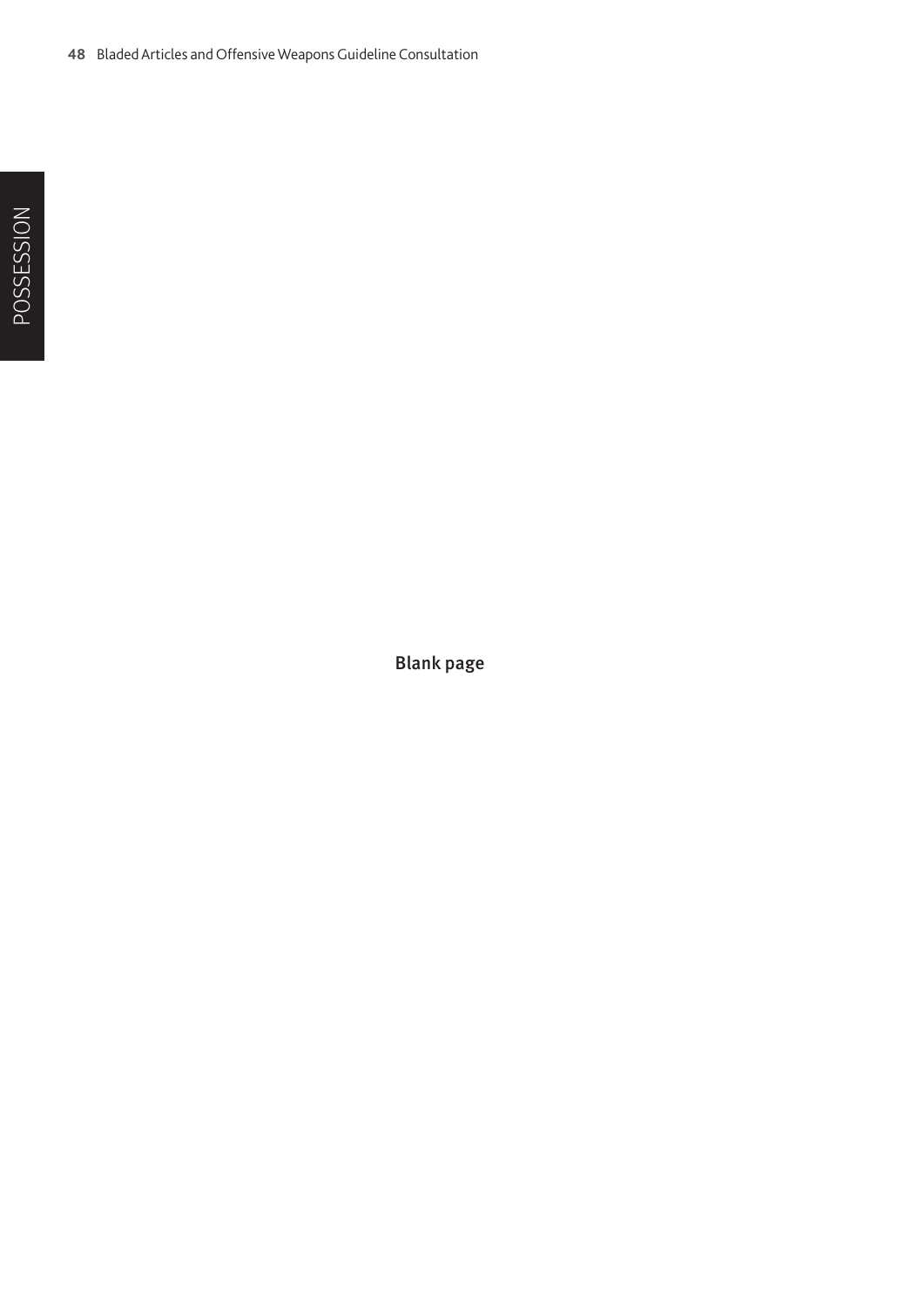# Bladed Articles and Offensive Weapons – Threats

Threatening with an offensive weapon in a public place Prevention of Crime Act 1953 (section 1A)

# Threatening with an article with blade/point in a public place

Criminal Justice Act 1988 (section 139AA(1))

Threatening with an article with blade/point on school premises Criminal Justice Act 1988 (section 139AA(1))

Threatening with an offensive weapon on school premises Criminal Justice Act 1988 (section 139A(1))

Triable either way Maximum: 4 years' custody

Offence range: 6 months – 3 years' custody

This guideline applies only to offenders aged 18 and older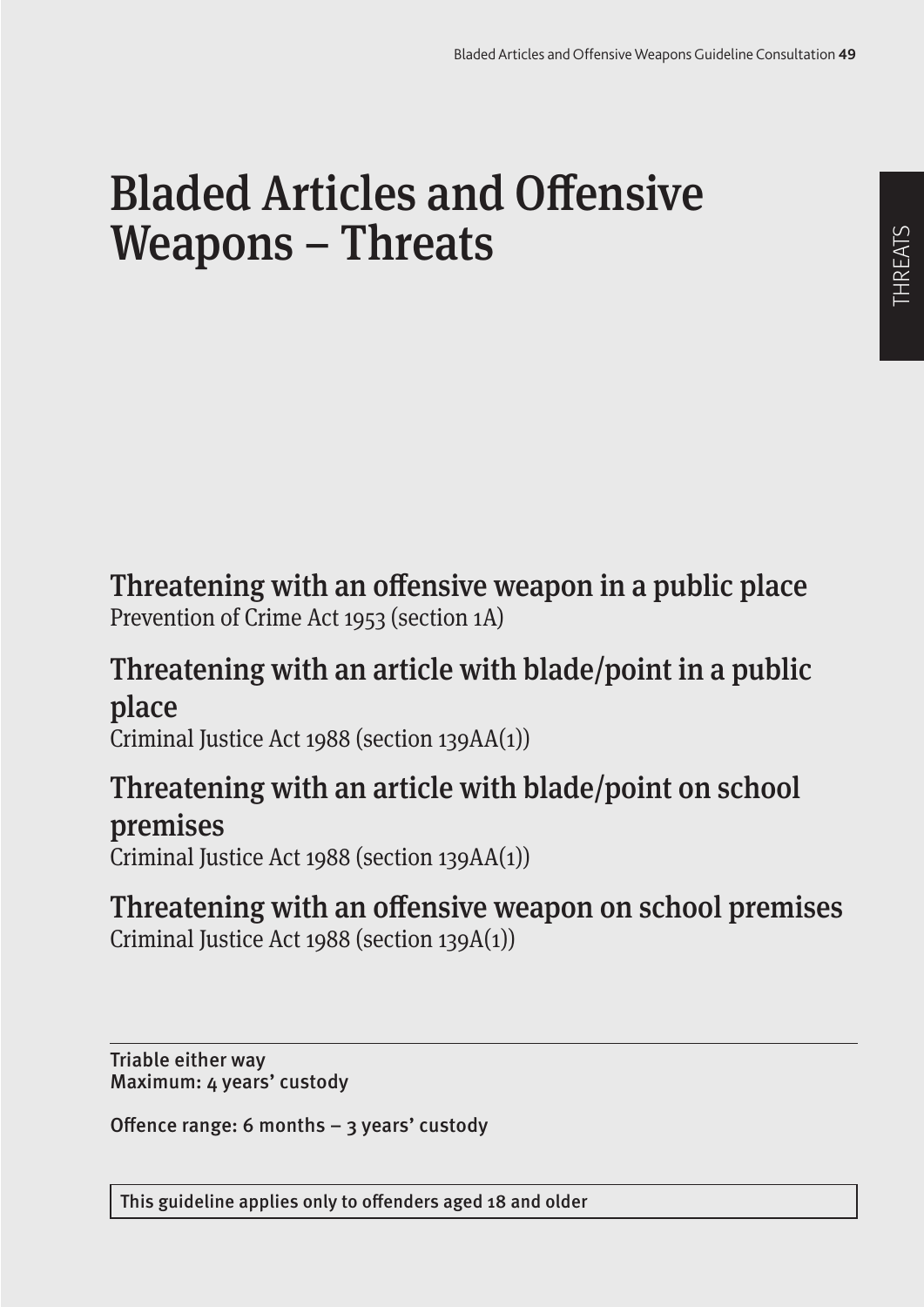# STEP ONE Determining the offence category

The court should determine the offence category with reference only to the factors listed in the tables below. In order to determine the category the court should assess culpability and harm.

The court should weigh all the factors set out below in determining the offender's culpability.

Where there are characteristics present which fall under different levels of culpability, the court should balance these characteristics to reach a fair assessment of the offender's culpability.

| <b>Culpability</b> demonstrated by one or more of the following |           |                                                                                                                                                                                                                                                                                                                                                                                    |  |
|-----------------------------------------------------------------|-----------|------------------------------------------------------------------------------------------------------------------------------------------------------------------------------------------------------------------------------------------------------------------------------------------------------------------------------------------------------------------------------------|--|
| A – Higher culpability                                          |           | • Offence committed using a bladed article<br>• Offence committed using a highly dangerous weapon<br>• Offence motivated by, or demonstrating hostility based on any of the following<br>characteristics or presumed characteristics of the victim: religion, race, disability,<br>sexual orientation or transgender identity<br>• Significant degree of planning or premeditation |  |
| <b>B</b> – Lower culpability                                    | $\bullet$ | All other cases                                                                                                                                                                                                                                                                                                                                                                    |  |

### Harm

The court should consider the factors set out below to determine the level of harm that has been caused or was intended to be caused to the victim.

| Category 1 | $\bullet$ | Prolonged incident<br>• Serious alarm/distress<br>• Offence committed at a school or other place where vulnerable people may be<br>present<br>• Offence committed in prison or other premises where there may be a risk of<br>serious disorder |
|------------|-----------|------------------------------------------------------------------------------------------------------------------------------------------------------------------------------------------------------------------------------------------------|
| Category 2 | $\bullet$ | Other cases where characteristics for categories 1 or 3 are not present                                                                                                                                                                        |
| Category 3 | $\bullet$ | Fleeting incident and no/minimal distress                                                                                                                                                                                                      |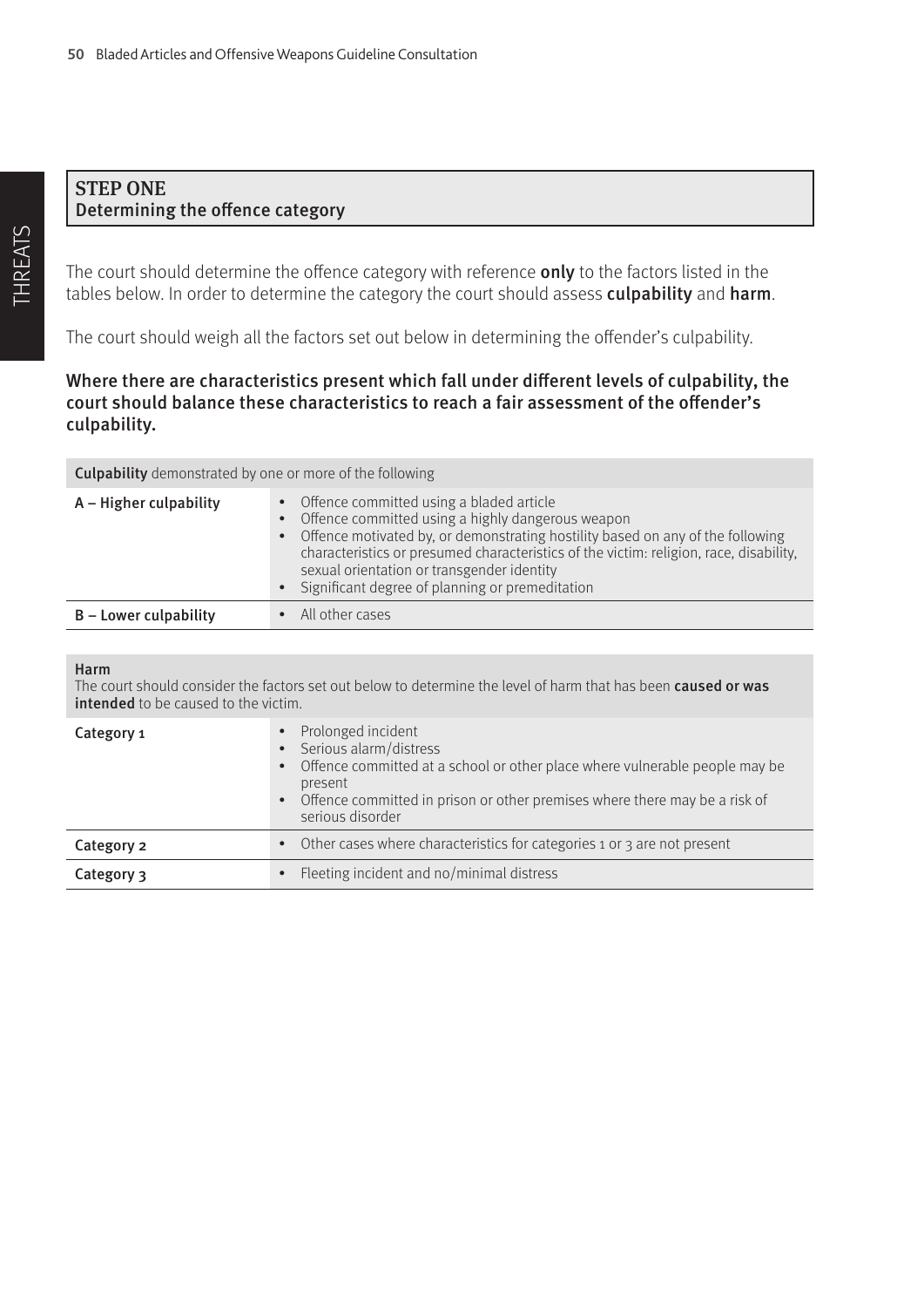# STEP TWO Starting point and category range

Having determined the category at step one, the court should use the corresponding starting point to reach a sentence within the category range below. The starting point applies to all offenders irrespective of plea or previous convictions. A case of particular gravity, reflected by multiple features of culpability or harm in step one, could merit upward adjustment from the starting point before further adjustment for aggravating or mitigating features, set out on the next page.

|            | Culpability                                                                |                                                                     |  |
|------------|----------------------------------------------------------------------------|---------------------------------------------------------------------|--|
| Harm       | A                                                                          | B                                                                   |  |
| Category 1 | <b>Starting point</b><br>2 years' custody                                  | <b>Starting point</b><br>1 year 6 months' custody                   |  |
|            | Category range<br>1 year 6 months' custody -<br>3 years' custody           | Category range<br>$1$ year's custody $-$<br>2 years' custody        |  |
| Category 2 | <b>Starting point</b><br>1 year 6 months' custody                          | <b>Starting point</b><br>1 year's custody                           |  |
|            | Category range<br>1 year's custody -<br>2 years' custody                   | Category range<br>$9$ months' custody -<br>1 year 6 months' custody |  |
| Category 3 | <b>Starting point</b><br>1 year's custody                                  | <b>Starting point</b><br>9 months' custody                          |  |
|            | <b>Category range</b><br>$9$ months' custody -<br>1 year 6 months' custody | <b>Category range</b><br>6 months' custody $-$<br>1 year's custody  |  |

The table on the next page contains a **non-exhaustive** list of additional factual elements providing the context of the offence and factors relating to the offender. Identify whether any combination of these, or other relevant factors, should result in an upward or downward adjustment from the sentence arrived at so far. In particular, relevant recent convictions are likely to result in an upward adjustment. In some cases, having considered these factors, it may be appropriate to move outside the identified category range.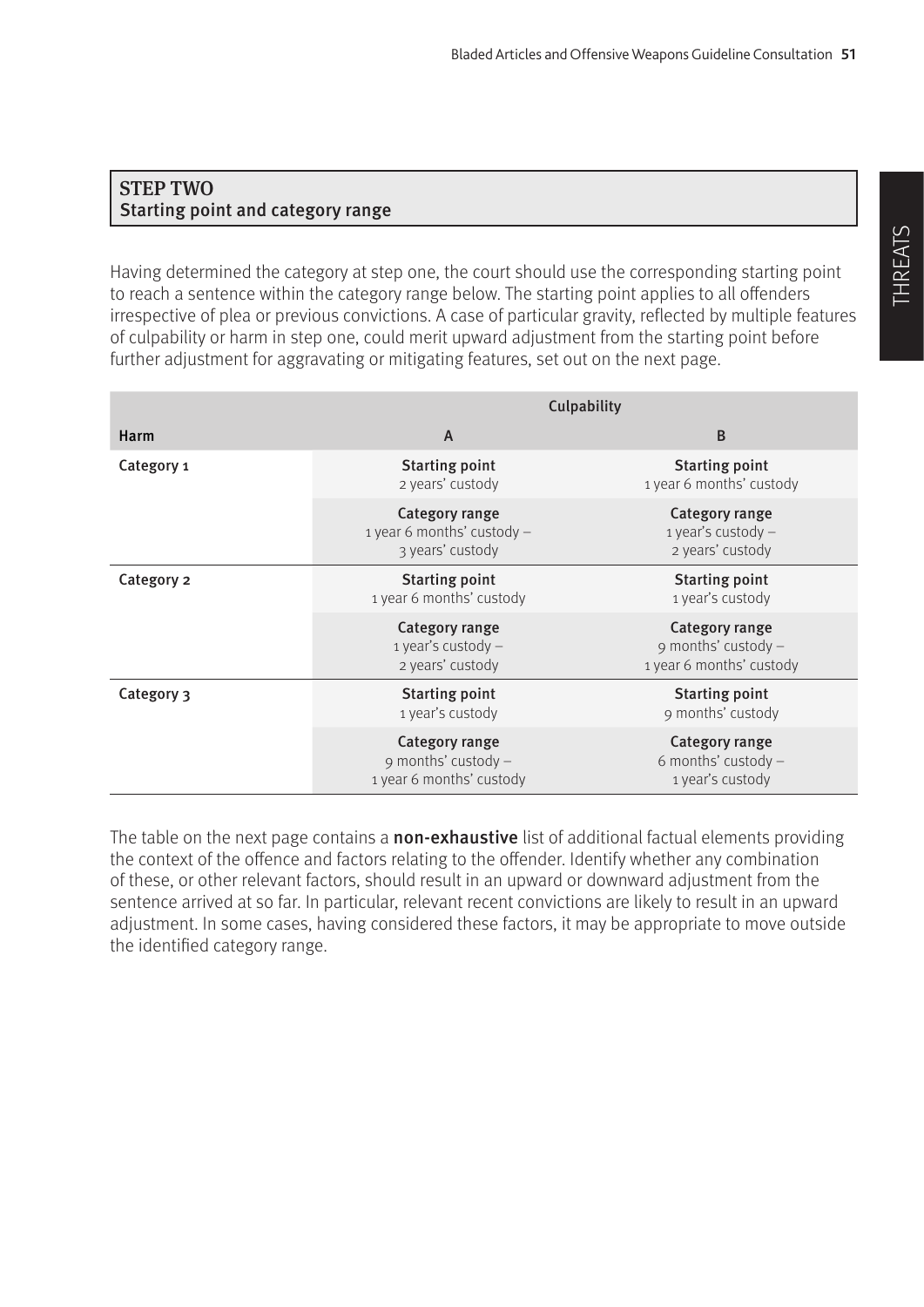#### Factors increasing seriousness

### Statutory aggravating factors:

Previous convictions, having regard to a) the **nature** of the offence to which the conviction relates and its **relevance** to the current offence; and b) the **time** that has elapsed since the conviction

Offence committed whilst on bail

### Other aggravating factors:

Victim is targeted due to a vulnerability (or a perceived vulnerability)

Offender in a group or gang

Offender under the influence of alcohol or drugs

Location of the offence (where not taken into account at step one)

Timing of the offence (where not taken into account at step one)

Attempts to conceal identity (for example, wearing a balaclava or hood)

Offence committed against those working in the public sector or providing a service to the public

Steps taken to prevent the victim reporting or obtaining assistance and/or from assisting or supporting the prosecution

Commission of offence whilst under the influence of alcohol or drugs

Attempts to conceal/dispose of evidence

Established evidence of community/wider impact

Failure to comply with current court orders

Offence committed on licence or post sentence supervision

Offences taken into consideration

Failure to respond to warnings about behaviour

#### Factors reducing seriousness or reflecting personal mitigation

No previous convictions or no relevant/recent convictions

Good character and/or exemplary conduct

Serious medical condition requiring urgent, intensive or long-term treatment

Age and/or lack of maturity where it affects the responsibility of the offender

Mental disorder or learning disability (where not linked to the commission of the offence)

Little or no planning

Sole or primary carer for dependent relatives

Co-operation with the police

## Minimum Terms

When sentencing these offences a court must impose a sentence of at least 6 months' imprisonment unless the court is of the opinion that there are particular circumstances relating to the offence or the offender which make it unjust to do so in all the circumstances.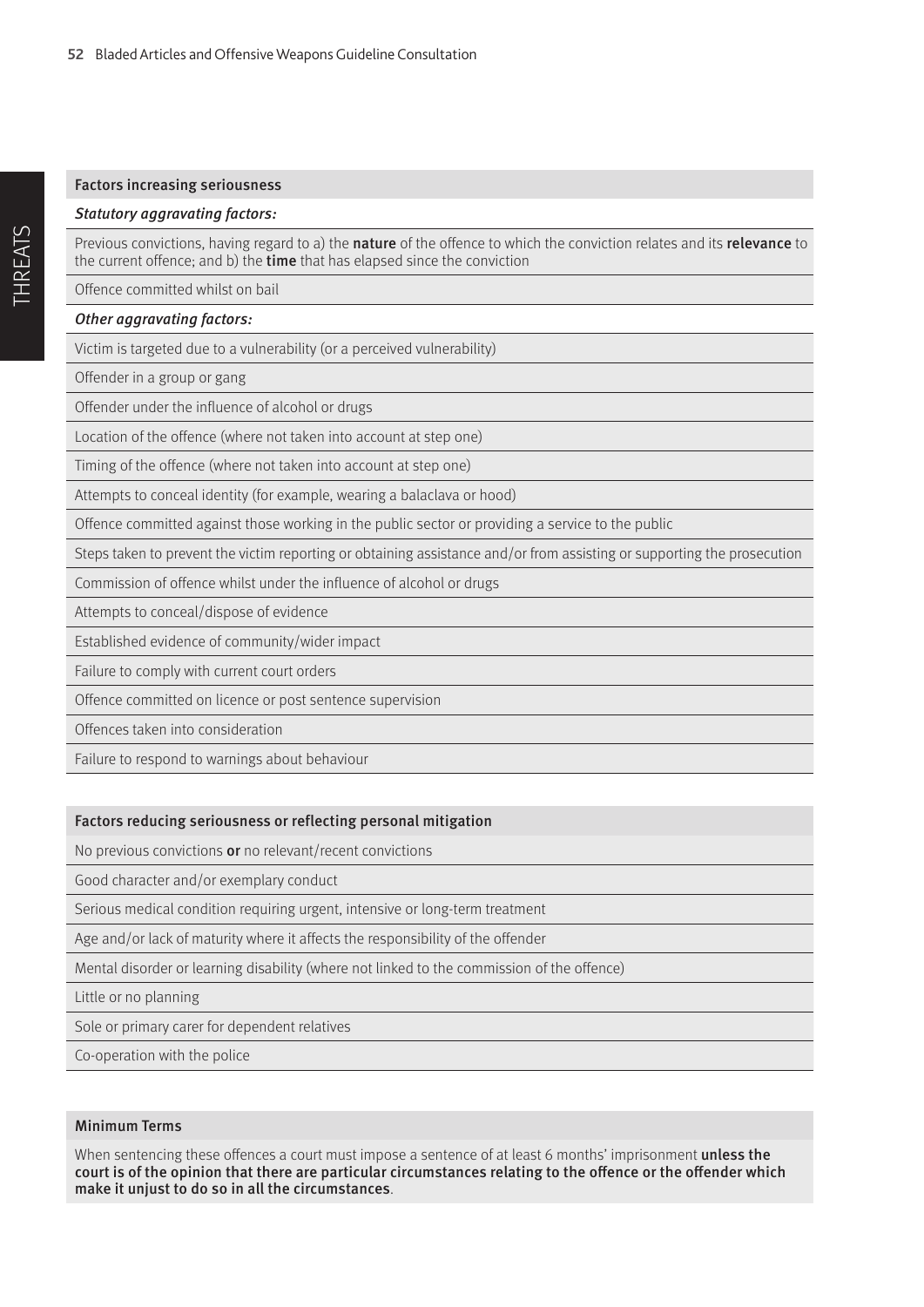# **STEP THREE**

# Consider any factors which indicate a reduction for assistance to the prosecution

The court should take into account sections 73 and 74 of the Serious Organised Crime and Police Act 2005 (assistance by defendants: reduction or review of sentence) and any other rule of law by virtue of which an offender may receive a discounted sentence in consequence of assistance given (or offered) to the prosecutor or investigator.

# **STEP FOUR**

# Reduction for guilty pleas\*

The court should take account of any reduction for a guilty plea in accordance with section 144 of the Criminal Justice Act 2003 and the Guilty Plea guideline.

Where a **mandatory minimum sentence** has been imposed under section 28 of the Criminal Justice and Court Act 2015, the court must ensure that any reduction for a guilty plea does not reduce the sentence to less than 80 per cent of the mandatory minimum.

# **STEP FIVE** Totality principle

If sentencing an offender for more than one offence, or where the offender is already serving a sentence, consider whether the total sentence is just and proportionate to the overall offending behaviour in accordance with the Offences Taken into Consideration and Totality guideline.

# **STEP SIX**

# Ancillary orders

In all cases the court should consider whether to make ancillary orders.

# **STEP SEVEN**

# Reasons

Section 174 of the Criminal Justice Act 2003 imposes a duty to give reasons for, and explain the effect of, the sentence.

# **STEP EIGHT**

# Consideration for time spent on bail

The court must consider whether to give credit for time spent on bail in accordance with section 240A of the Criminal Justice Act 2003.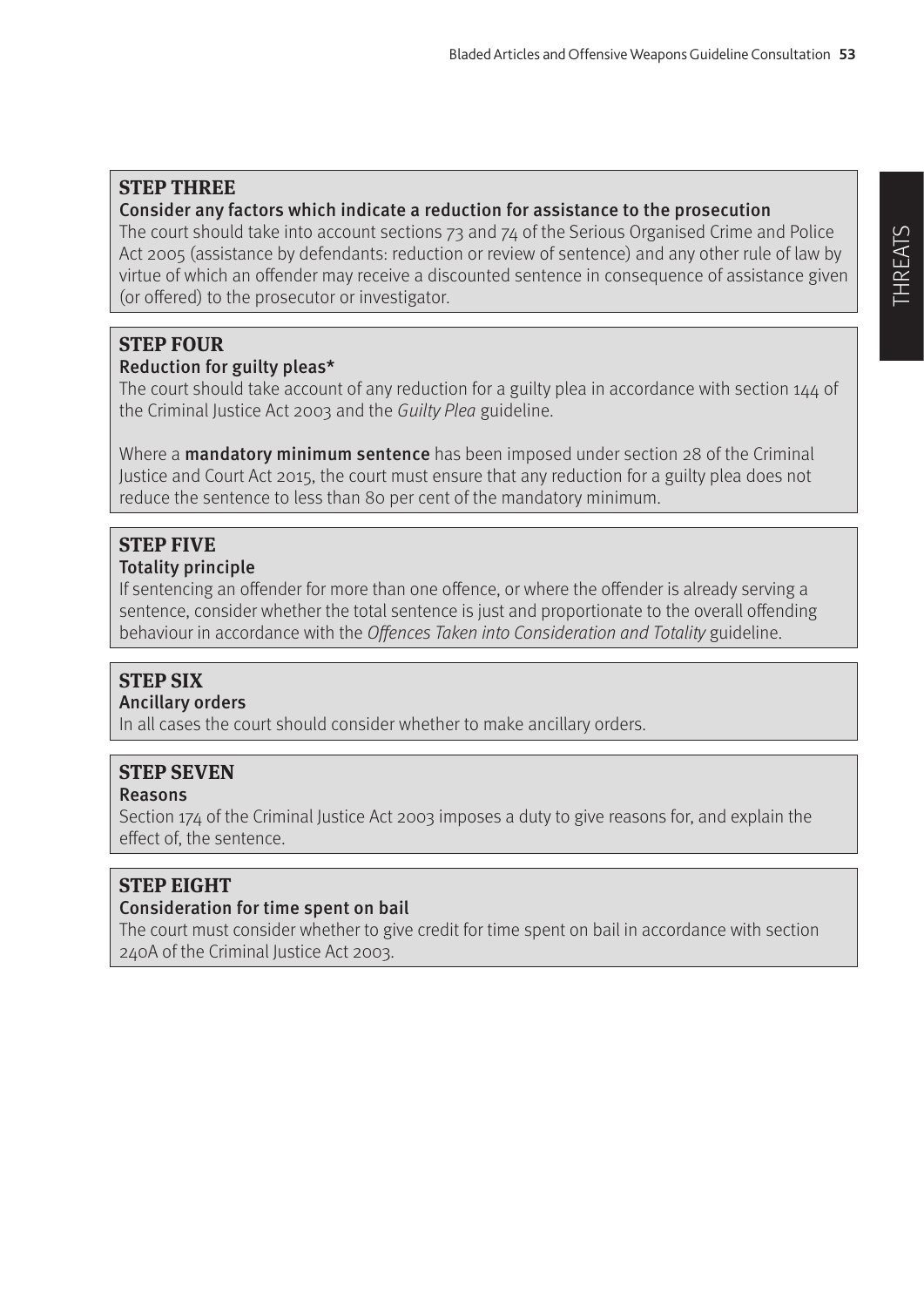Blank page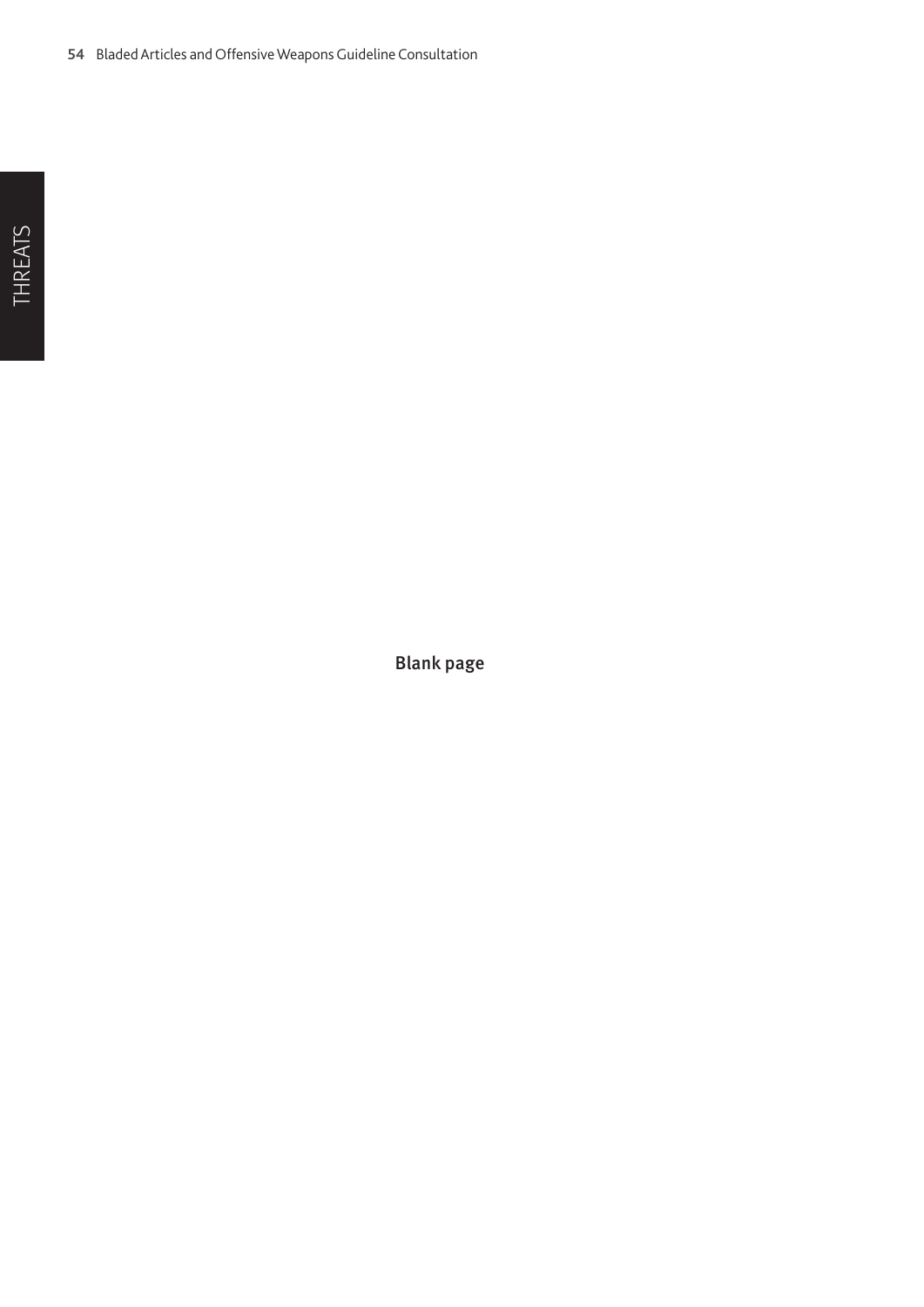# Bladed Articles and Offensive Weapons – Youths

This guideline should be read alongside the Overarching Principles – Sentencing Youths definitive guideline which provides comprehensive guidance on the full range of sentences that are available by age. The guideline also includes details on issues such as grave crime determination and dangerousness.

### Mandatory Minimum Sentences – for 16 and 17 year olds only

### Possession of Bladed Articles or Offensive Weapons

When sentencing the offences of:

- possession of an offensive weapon in a public place;
- possession of an article with a blade/point in a public place;
- possession of an offensive weapon on school premises; and
- possession of an article with blade/point on school premises

a court must impose a sentence of at least 4 months' Detention and Training Order where this is a second or further relevant offence unless the court is of the opinion that there are particular circumstances relating to the offence or the offender which make it unjust to do so in all the circumstances.

A 'relevant offence' includes those offences listed above and the following offences:

- threatening with an offensive weapon in a public place;
- threatening with an article with a blade/point in a public place;
- threatening with an article with a blade/point on school premises; and
- threatening with an offensive weapon on school premises.

### Threatening with Bladed Articles or Offensive Weapons

When sentencing these offences a court must impose a sentence of at least  $4$  months Detention and Training Order unless the court is of the opinion that there are particular circumstances relating to the offence or the offender which make it unjust to do so in all the circumstances.

Where the offender is not subject to a mandatory minimum sentence the first step in determining the sentence is to assess the seriousness of the offence. This assessment is made by considering the nature of the offence and any aggravating and mitigating factors relating to the offence itself. The fact that a sentence threshold is crossed does not necessarily mean that that sentence should be imposed.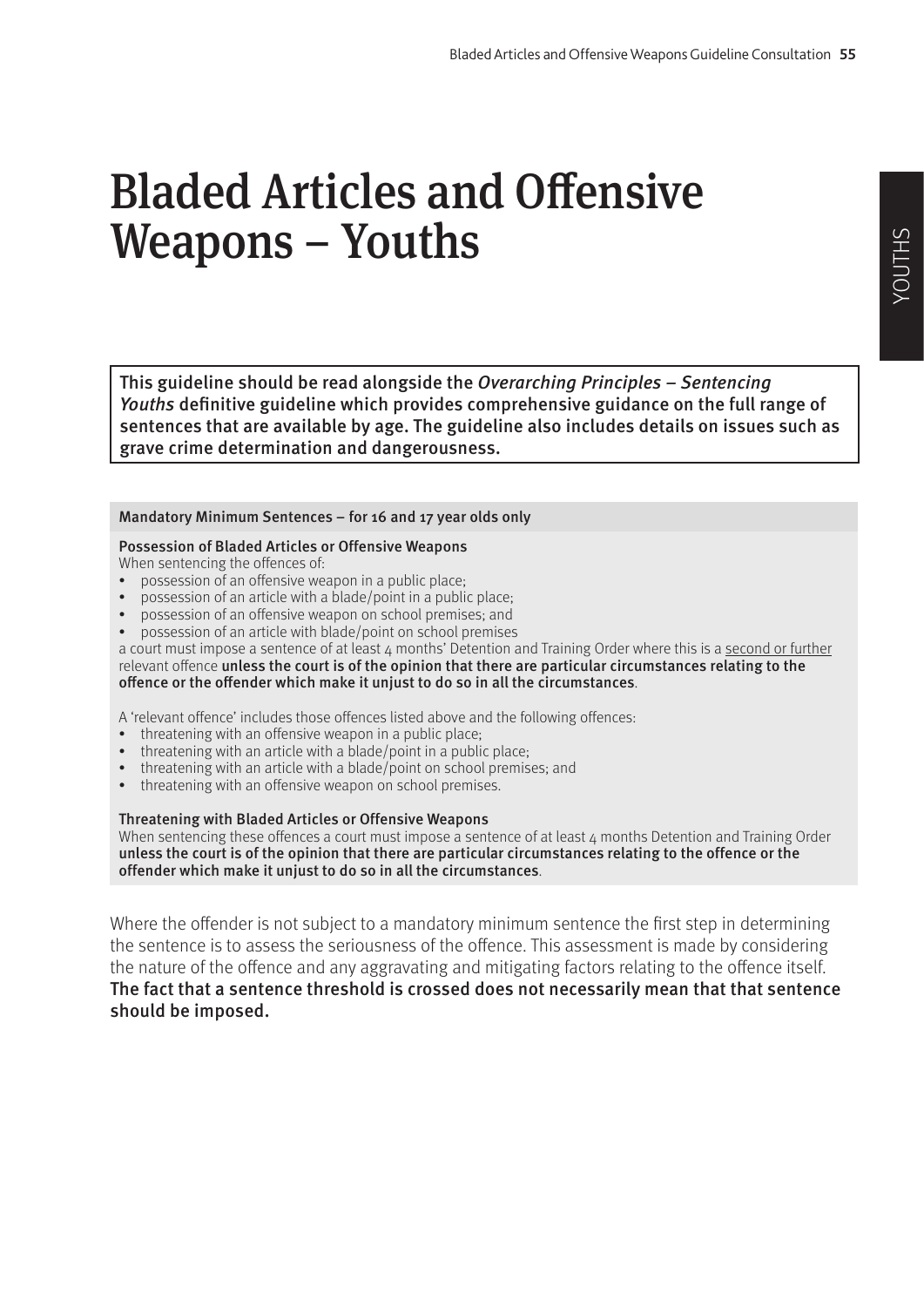The boxes below give **examples** of the type of culpability and harm factors that may indicate that a particular threshold of sentence has been crossed.

## A non-custodial sentence\* may be the most suitable disposal where one or more of the following factors apply:

- Possession of weapon falls just short of reasonable excuse
- No/minimal risk of weapon being used to threaten or cause harm
- Fleeting incident and no/minimal distress

## A custodial sentence or Youth Rehabilitation Order with Intensive Supervision and Surveillance\* or Fostering\* may be justified where one or more of the following factors apply:

- Possession of a bladed article whether produced or not
- Possession of a highly dangerous weapon whether produced or not
- Offence motivated by, or demonstrating hostility based on any of the following characteristics or presumed characteristics of the victim: religion, race, disability, sexual orientation or transgender identity
- Prolonged incident and serious alarm/distress
- Offence committed at a school or other place where vulnerable people may be present
- \* Where the young offender appears in the magistrates' court, and the conditions for a compulsory referral order apply, a referral order must be imposed unless the court is considering imposing a discharge, hospital order or custody.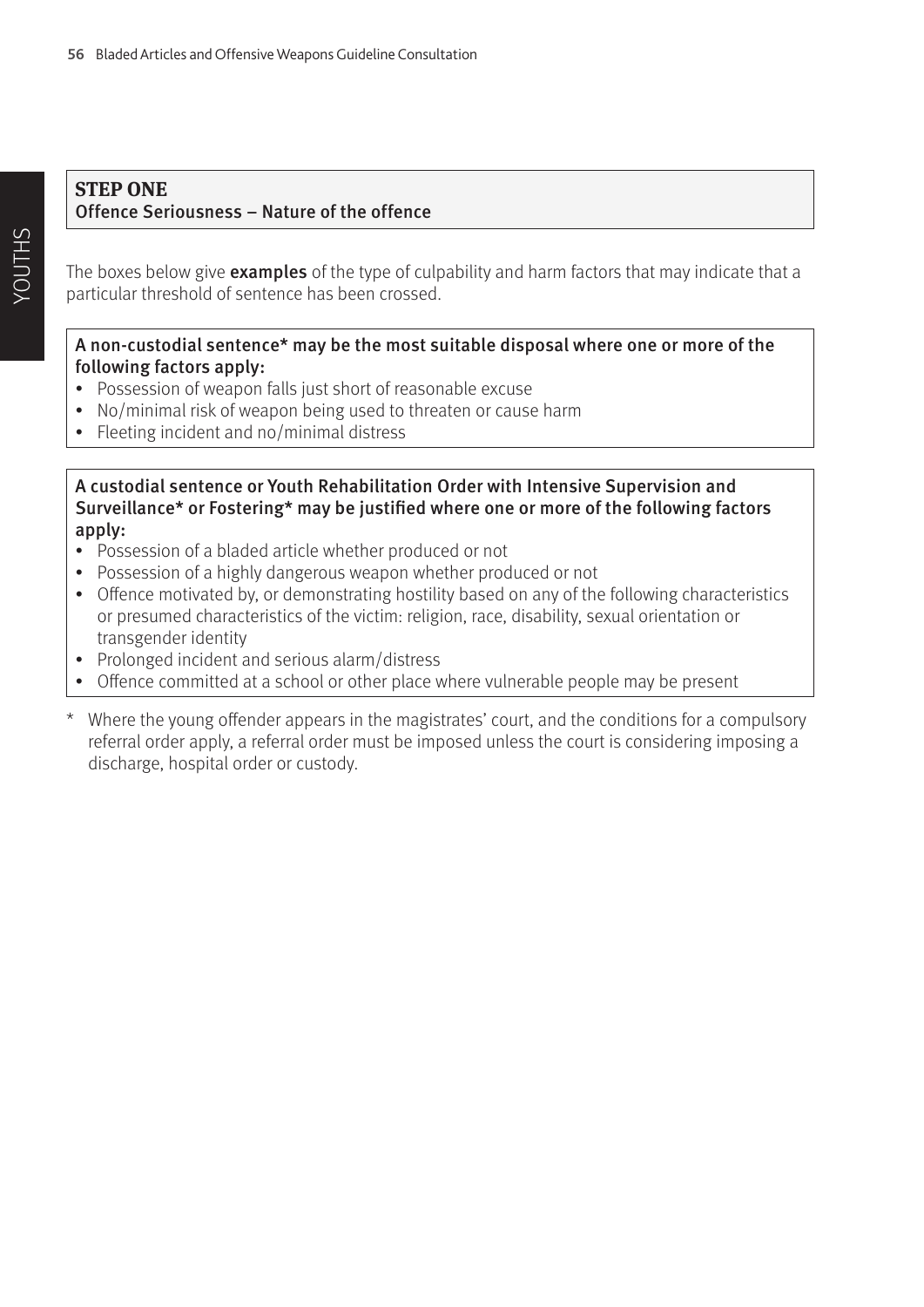# **STEP TWO** Offence Seriousness – Aggravating and mitigating factors

To complete the assessment of seriousness the court should consider the aggravating and mitigating factors relevant to the offence.

## Aggravating factors (non-exhaustive)

Previous findings of guilt, having regard to a) the **nature** of the offence to which the conviction relates and its relevance to the current offence; and b) the time that has elapsed since the conviction

Offender in a group or gang

Deliberate humiliation of victim, including but not limited to filming of the offence, deliberately committing the offence before a group of peers with the intent of causing additional distress or circulating details/photos/videos etc of the offence on social media or within peer groups

Victim is targeted due to a vulnerability (or a perceived vulnerability)

Location of the offence (where not taken into account at step one)

Timing of the offence (where not taken into account at step one)

Attempts to conceal identity (for example, wearing a balaclava or hood)

Commission of offence whilst under the influence of alcohol or drugs

Attempts to conceal/dispose of evidence

Offence committed against those working in the public sector or providing a service to the public

Steps taken to prevent the victim reporting or obtaining assistance and/or from assisting or supporting the prosecution

Established evidence of community/wider impact

Failure to comply with current court orders

Failure to respond to warnings about behaviour

Significant degree of planning/premeditation

### Mitigating factors (non-exhaustive)

No findings of guilt or no relevant/recent findings of guilt

Good character and/or exemplary conduct

Participated in offence due to peer pressure/bullying

Little or no planning

Co-operation with the police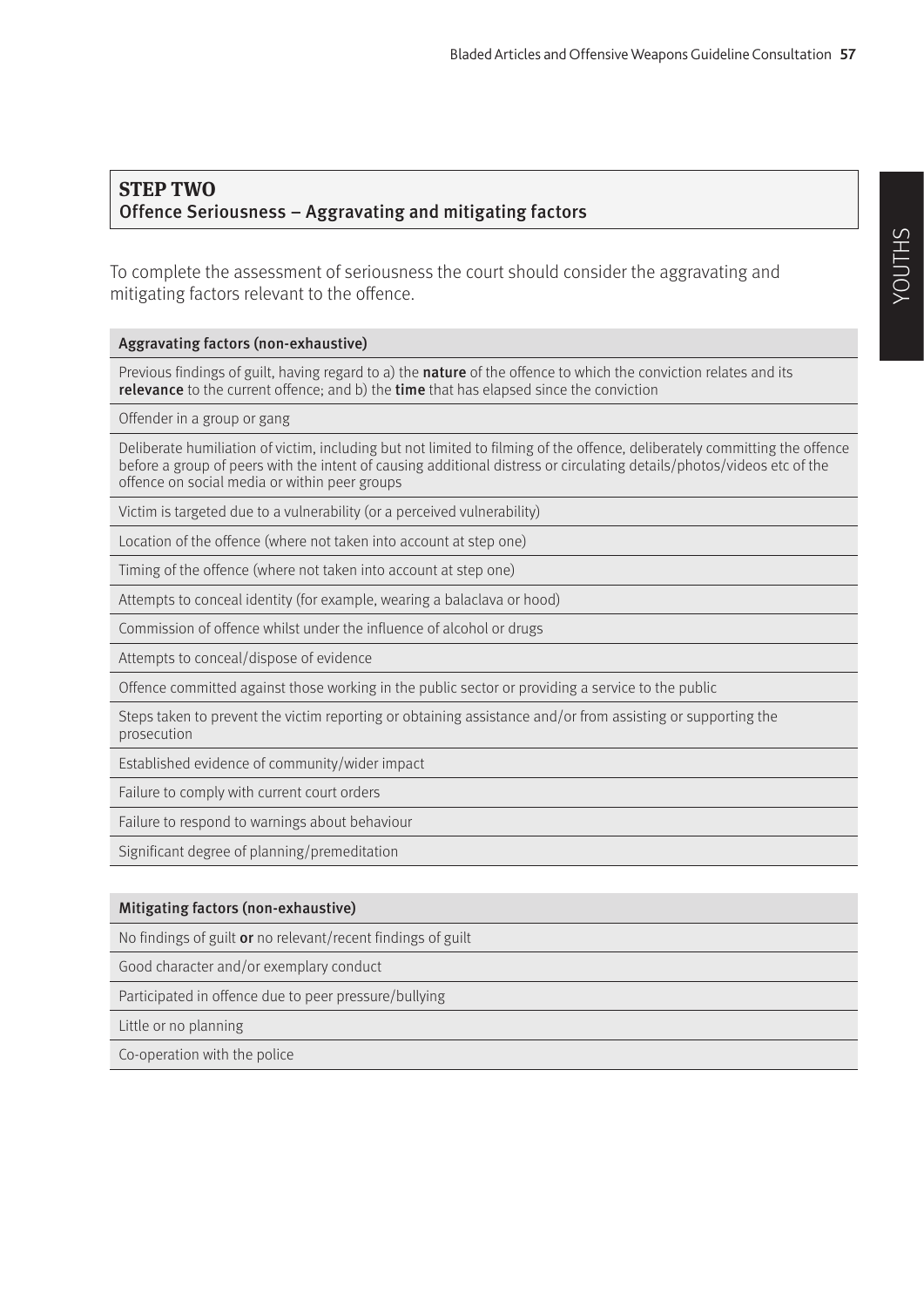# **STEP THREE** Offender mitigation

Having assessed the offence seriousness the court should then consider the mitigation personal to the offender to determine whether a custodial sentence or a community sentence is necessary. The effect of personal mitigation may reduce what would otherwise be a custodial sentence to a non-custodial one or a community sentence to a different means of disposal.

## Offender mitigating factors (non-exhaustive)

Particularly young or immature offender

Mental disorder or learning disability, particularly where linked to the commission of the offence

Unstable upbringing including but not limited to numerous care placements, exposure to drug and alcohol abuse, lack of attendance at school, lack of familial presence or support, victim of neglect and/or abuse, exposure to familial criminal behaviour

Determination and/or demonstration of steps taken to address offending behaviour

# **STEP FOUR** Reduction for guilty pleas

The court should take account of any reduction for a guilty plea in accordance with section 144 of the Criminal Justice Act 2003 and the Overarching Principles – Sentencing Youths guideline.

The reduction in sentence for a guilty plea can be taken into account by imposing one type of sentence rather than another; for example:

- by reducing a custodial sentence to a community sentence, or
- by reducing a community sentence to a different means of disposal.

See the Overarching Principles – Sentencing Youths definitive guideline for details of other available sentences including Referral Orders and Reparation Orders.

## **STEP FIVE** Review the sentence

The court must now review the sentence to ensure it is the most appropriate one for the young offender. This will include an assessment of the likelihood of reoffending and the risk of causing serious harm. A report from the Youth Offending Team may assist.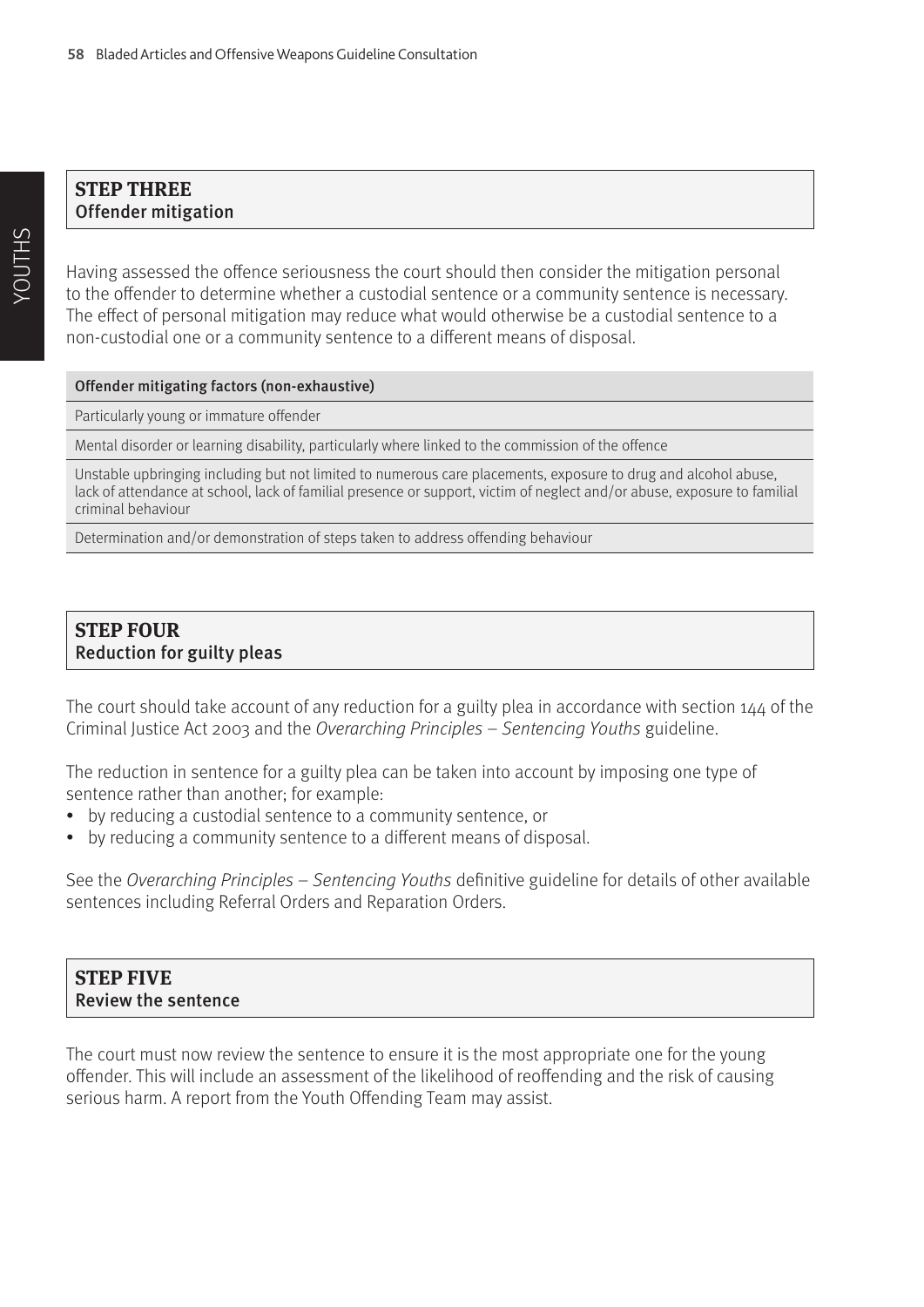# Youth Rehabilitation Order

The following non-custodial sentences are available under a Youth Rehabilitation Order:

|                 | Offender profile                                                          | <b>Requirements of order</b>                                                                                                                                                                                                                                                                                                                                   |
|-----------------|---------------------------------------------------------------------------|----------------------------------------------------------------------------------------------------------------------------------------------------------------------------------------------------------------------------------------------------------------------------------------------------------------------------------------------------------------|
| <b>Standard</b> | Low likelihood of<br>re-offending and a low<br>risk of serious harm       | Primarily seek to repair harm caused through, for example:<br>reparation;<br>unpaid work;<br>$\bullet$<br>supervision; and/or<br>attendance centre.                                                                                                                                                                                                            |
| Enhanced        | Medium likelihood of<br>re-offending or a medium<br>risk of serious harm  | Seek to repair harm caused and to enable help or change through,<br>for example:<br>supervision;<br>reparation;<br>$\bullet$<br>requirement to address behaviour e.g. drug treatment,<br>offending behaviour programme, education programme; and/or<br>a combination of the above.                                                                             |
| Intensive       | High likelihood of<br>re-offending or a very<br>high risk of serious harm | Seek to ensure the control of the young person through,<br>for example:<br>supervision;<br>$\bullet$<br>reparation;<br>$\bullet$<br>requirement to address behaviour;<br>$\bullet$<br>requirement to monitor or restrict movement, e.g. prohibited<br>$\bullet$<br>activity, curfew, exclusion or electronic monitoring; and/or<br>a combination of the above. |

# YRO with Intensive Supervision and Surveillance (ISS) or YRO with fostering

A YRO with an ISS or fostering requirement can only be imposed where the court is of the opinion that the offence has crossed the custody threshold.

The YRO with ISS includes an extended activity requirement, a supervision requirement and curfew. The YRO with fostering requires the offender to reside with a local authority foster parent for a specified period of up to 12 months.

# Custodial Sentences

Where a custodial sentence is **unavoidable** the length of custody imposed must be commensurate with the seriousness of the offence. The court may want to consider the equivalent adult guideline in order to determine the appropriate length of the sentence.

If considering the adult guideline, the court may feel it appropriate to apply a sentence broadly within the region of half to two thirds of the appropriate adult sentence for those aged 15–17 and allow a greater reduction for those aged under 15. This is only a rough guide and must not be applied mechanistically. The individual factors relating to the offence and the offender are of the greatest importance and may present good reason to impose a sentence outside of this range.